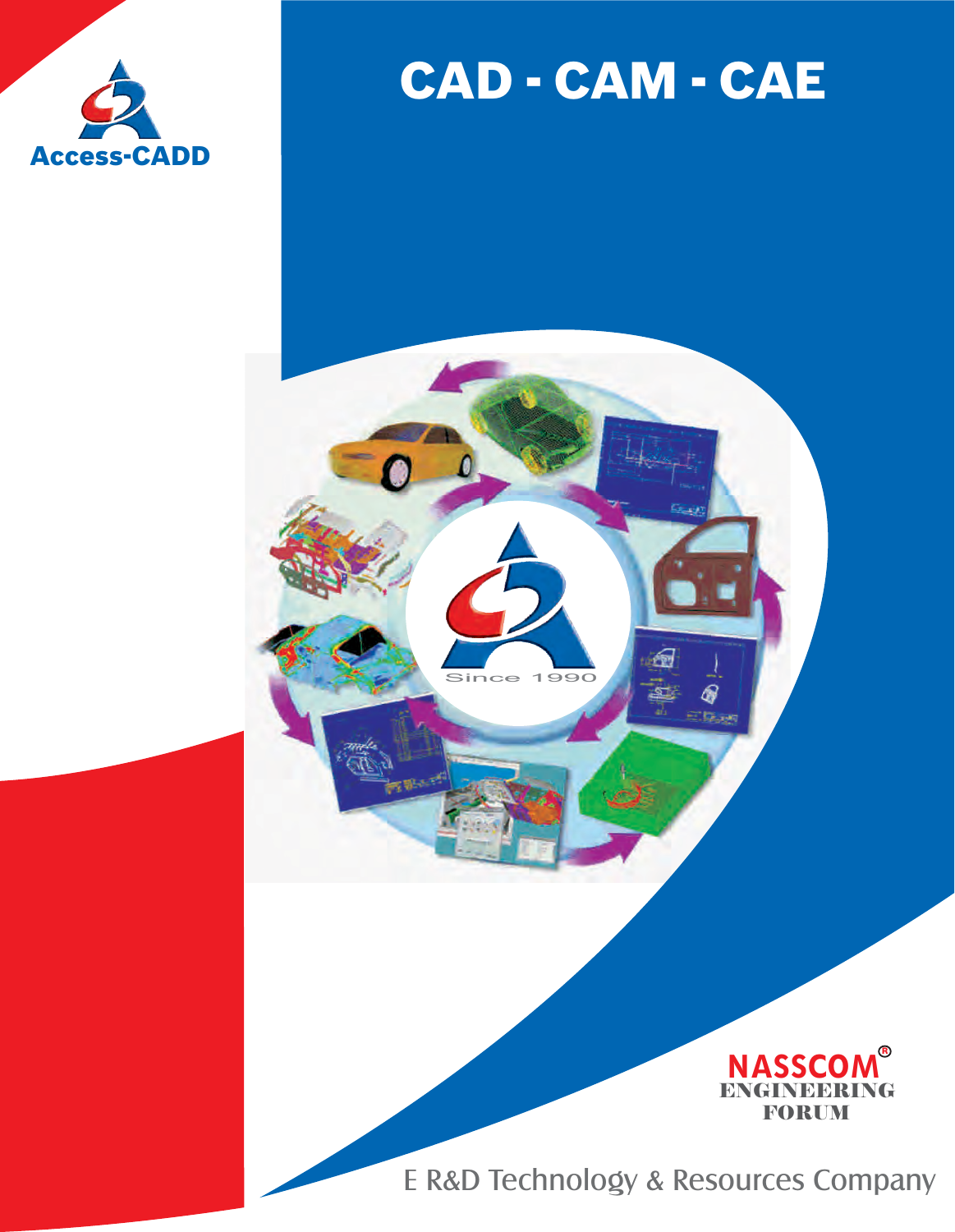# acces



A Total Design Solution Company. We build strategic Partnerships with clients & provides solutions to companies where IT Enable Services is a critical part of their Corporate Design Strategy. We also assist our customers in expanding their Business through the Power of INFORMATION & TECHNOLOGY with CAD CAM CAE Tools.

#### EXPERTISE **MANAGEMENT / PROJECT TEAM ||** QUALITY POLICY

Access-CADD, offers world class engineering services to companies across INDIA. The center in Pune & Nashik blends state of art computing facilities with creative resources, and is ranked amongst the important Engineering Design & Development Center. The center is home to large pool of multifaceted engineers, drawn from diverse domain ranging from Automobile, General Engineering, Product Develop-ment, Building Systems, Analysis, Systems Development and Integration.

Design/Analysia

Mont rouse

**Machanica** Solutions

Conrept

Our team is a conglomeration of over a decade of experience and expertise in wide range of areas like Product Design Support, Engineering Documents & Maintenance, Design Validation ( CAE/CFD ) , Engineering Resource Management, Steel Detailing & CAD Training. We share a wealth of experience and broad skill set having served companies from Local, State & Federal Agencies.

- **Automobile Industries**
- **Aerospace Industries**
- $\blacksquare$ Off Highway Companies
- **Energy Companies**
- **Manufacturing Companies**
- **Electrical Companies**
- **Outsourcing Companies**
- **Engineering Firms**
- **Defense Division**



## **ASSOCIATES**

Anant Access An ITES Civil Engineering Company

AIT Access Institute of Technology.

Universal Solutions. CAD / FEA / CFD Specialist



\*All logos & trademarks used are property of respective owners.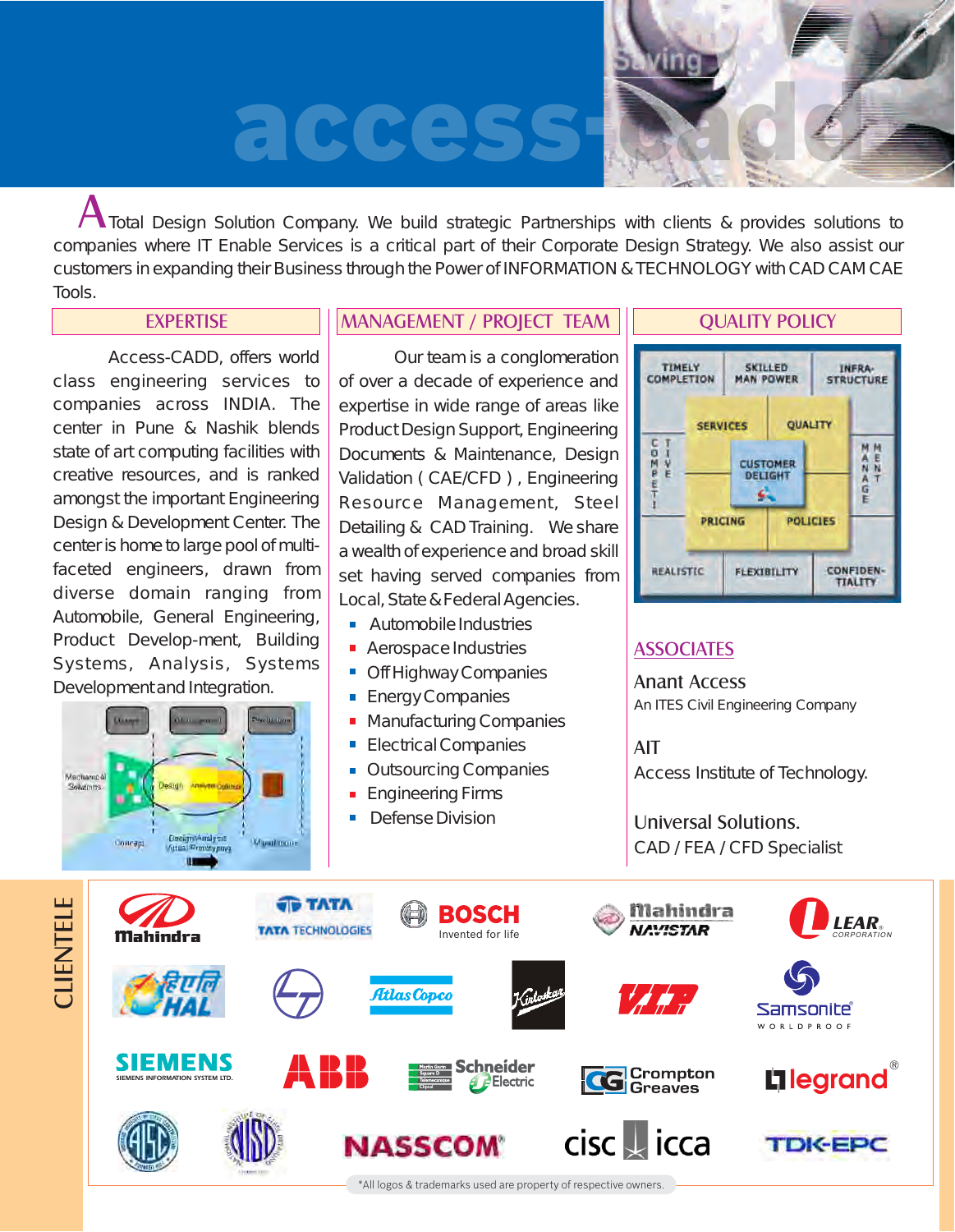# **E R&D Technology & Resources Company**

### ENGINEERING E R&D SERVICES

#### **DESIGN & DEVELOPMENT**

Automobile Aerospace & Defense, Off Highway Power Systems Energy Industrial Equipments

#### **DOCUMENTS & MAINTENANCE**

Detail Design Engineering Change Management Technical Publications

#### **PLATFORMS**

ANSYS, CATIA, CREO, NX, Solid Works, Inventor, Hyermesh, AutoCAD, etc.

#### **ANALYSIS & OPTIMIZATION**

Finite Element Modeling Structural Analysis Computational Fluid Dynamics Dynamic & Thermal Analysis Life Estimation Process Simulation Mechanism Simulation

#### **EXPERTISE**

CATIA V4 To V5 Migration Metal To Plastics

#### **ENGINEERING**

Reverse Engineering Value Engineering

Access has built a strong reputation as a upcoming Engineering & Technology Services Company in India providing our customers with world-class professional resources. Our processes and methodologies for project planning, co-ordination, communication and reporting – access is well placed to be an extended arm of Multinational Engineering Companies.

#### **RESOURCE OPTIONS**

- Teams working off-shore Remote location  $\overline{\mathbb{R}}$
- Near Shore Close to client / Project location
- Ē. Hybrid - Combination of offshore and near-shore.

### **ACCESS DOCUMENT MANAGEMENT SYSTEM**

R/D DMS Applications: Time Sheet Management Test Report Management Document Management System Technical Data Translation System Custom Reporting Software's

### Access e-Manul **STEEL DETAILING - ITES**

Take-off Estimates Shop Drawings Erection Plans Anchor Bolt Drawings 3D Modeling Connection Sketches & Design Calculations Reports (ABM, Bolt Lists, Sequencing) Commercial & Industrial Structures











**PTC** 





## CAD-CAM-CAE TRAINING

#### **FEATURES**

- Industries Approved
- Corporate Training
- **Individual Assistance**
- On Project Faculty
- Valid Certification
- **Placement Program**



ENGINEERING RESOURCE MANAGEMENT